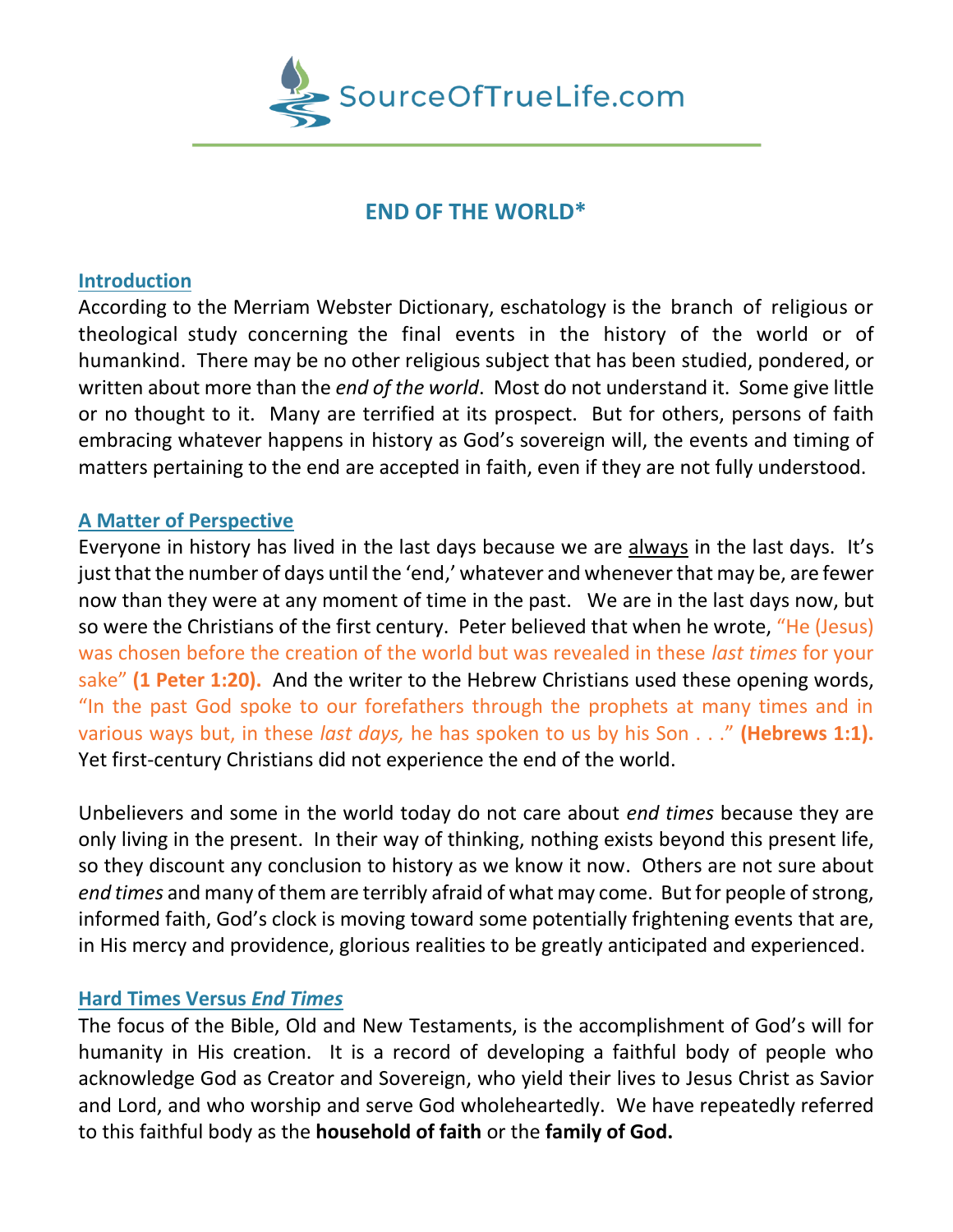The Old Testament provides the details of God dealing first with the Hebrew family, the Israelites, working to salvage a faithful remnant from among their rebellious nation, and declaring through the prophets that a Messiah or Redeemer would need to come to save the world and bring many more into God's household of faith. The New Testament provides the details of the Messiah (Jesus) coming to the earth as God in flesh (Immanuel, God with us), teaching the will of God, then completing His work on earth through His death, resurrection, and ascension into heaven.

The biblical narrative contains many passages, chapters, and books on God moving the plan of salvation forward, including times of judgment, correction, and adjustment. The Old and New Testaments contain prophecies about and records of those judgments. Here are some of the past key transitioning events to the next phase of God's plan:

The Great Flood of the earth that destroyed everything except Noah, his family, and every creature onboard the ark **(Genesis 6-9).**

Exile of the ten Northern Tribes of Israel by the Assyrians in 722 B.C., never to return **(2 Kings 17:1-23; 1 Chronicles 5:26).**

Exile of the two Southern Tribes of Israel to Babylon in 589 B.C. at the hands of the Babylonian Empire **(Jeremiah 52).**

All of these were Old Covenant events and were part of the movement in God's plan from Old Covenant Law to New Covenant grace. These times were very difficult and many perished, **but they were not the end of the world!**

In the New Testament, a cataclysmic event was foretold by Jesus that many still believe focuses on the end of the world:

The destruction of Jerusalem and the slaughter of over 1,000,000 people in 70 A.D, predicted by Jesus as the **end of the Jewish age** that would occur in the generation living at the time **(Matthew 24, Mark 13, Luke 21, and Luke 17:20-37).** 

But the details of the actual event are not recorded in the New Testament. It is highly probable that all of the New Testament was written before 70 A.D., including the book of **Revelation** that records John's vision on the isle of Patmos. Jesus' predictions about judgment and destruction, said to happen in the lifetime of that generation, were primarily focused on 70 A.D., **the end of the Jewish Age, not the end of the world.** This is the only plausible explanation of why the actual obliteration of Jerusalem and the death of over one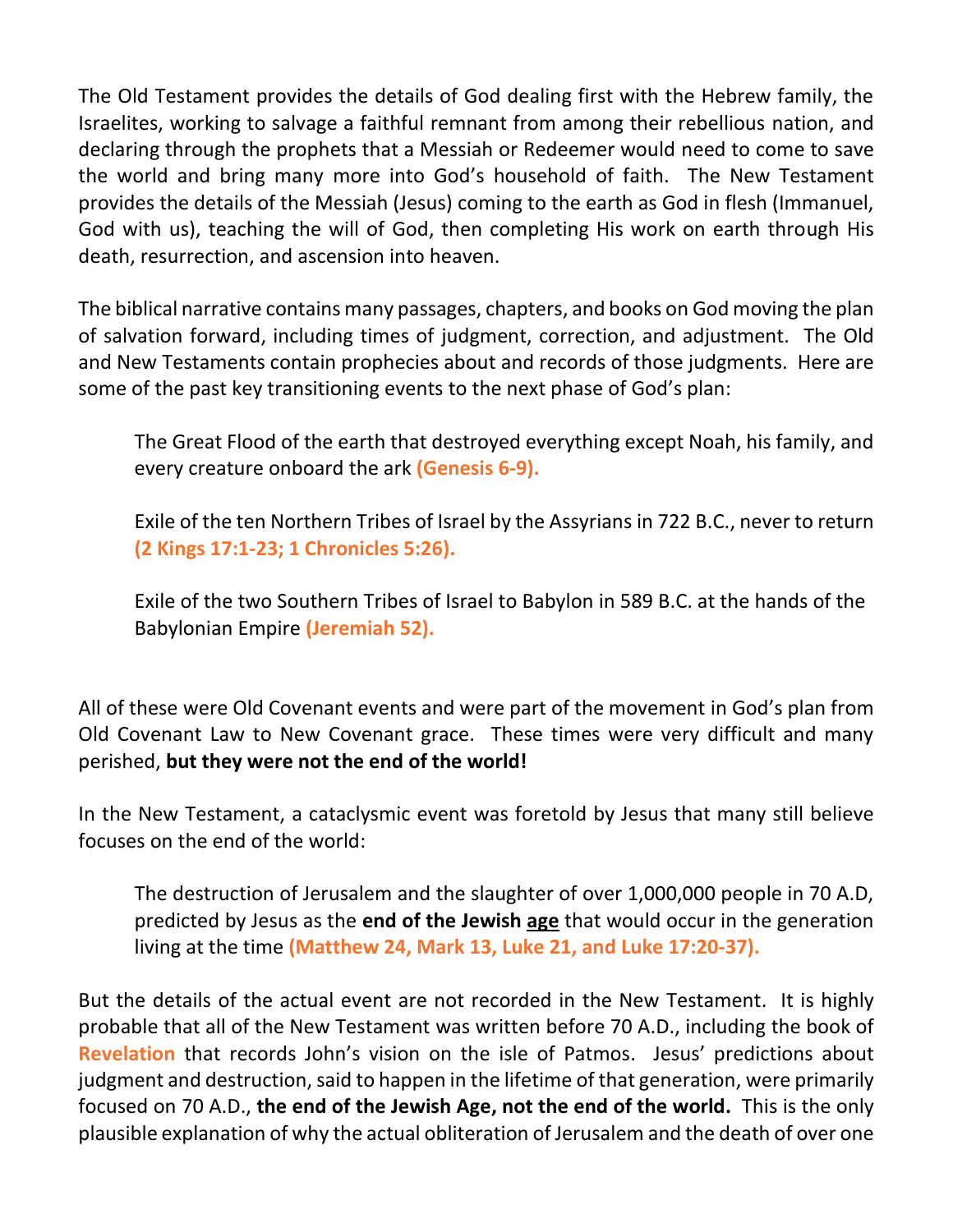million people is not recorded in the New Testament, only the prediction of it. Anyone writing after 70 A.D., would certainly have included such a seismic event, as did Josephus, Clement, Justin Martyr, Tertullian, Origen, Eusebius, and others in the centuries that followed (75-400 A.D.).

This disastrous event in 70 A.D. was a very difficult and trying time. It was the next phase of the ebb and flow in the history of God's plan and people. It was a major transition planned by God, **but it was not the end of the world!**

Space does not allow us to provide all the details about 70 A.D. in this article, but they are important and need to be understood by the body of Christ. The books by Hanegraaff and Bray in the additional resources list at the end of this article provide extensive details that shed much light on **Matthew 24, Mark 13, Luke 21,** and **Luke 17:20-37.** 

## **A New Heaven and a New Earth**

**Jesus is the focal point of God's plan of salvation. He came to this earth to suffer, die, and be resurrected as Savior (the First Coming) and he is coming again to put the finishing touches on God's plan (the Second Coming).** Once again, there will be hard times, the specifics of which scholars and students of the Bible debate. But like all the other key dramatic events that have occurred in God's plan to this point, **will it be the end of the world?** The Bible indicates that it will be the end of the world **as we know it now**. It will be a *new heaven and a new earth,* a clean start. John, in the opening sentence of **Revelation 21,** declares what he saw in his vision this way,

"Then I saw a new heaven and a new earth, for the first heaven and the first earth had passed away, and there was no longer any sea" **(Revelation 21:1).** 

The original creation of the universe, including the earth, was perfect. "God saw all that he had made, and it was very good" **(Genesis 1:31).** The humans God created were also perfect before they willfully sinned and brought a curse upon themselves and the creation in which they lived **(Genesis 2:4-3:24).** The perfect Creation that was lost in the Garden of Eden, however, was restored through the Cross and the Resurrection. The old heaven and earth will pass away and be replaced with new versions.

The glorious life of the Bride of Jesus Christ, the Church, in the new creation is described in **Revelation 21-22.** And the wording of these verses makes it sound as if the Redeemed will experience eternal life in the restored creation, the new heaven and earth. Most have pictured heaven as a reality somewhere in the universe with the earth being no more. But God's Word reveals both a *new heaven* and a *new earth*. Could it be that eternal life after the present one is actually lived out on the new earth in the new heavenly setting? Only God knows the true answer and it will be revealed to believers the day they close their eyes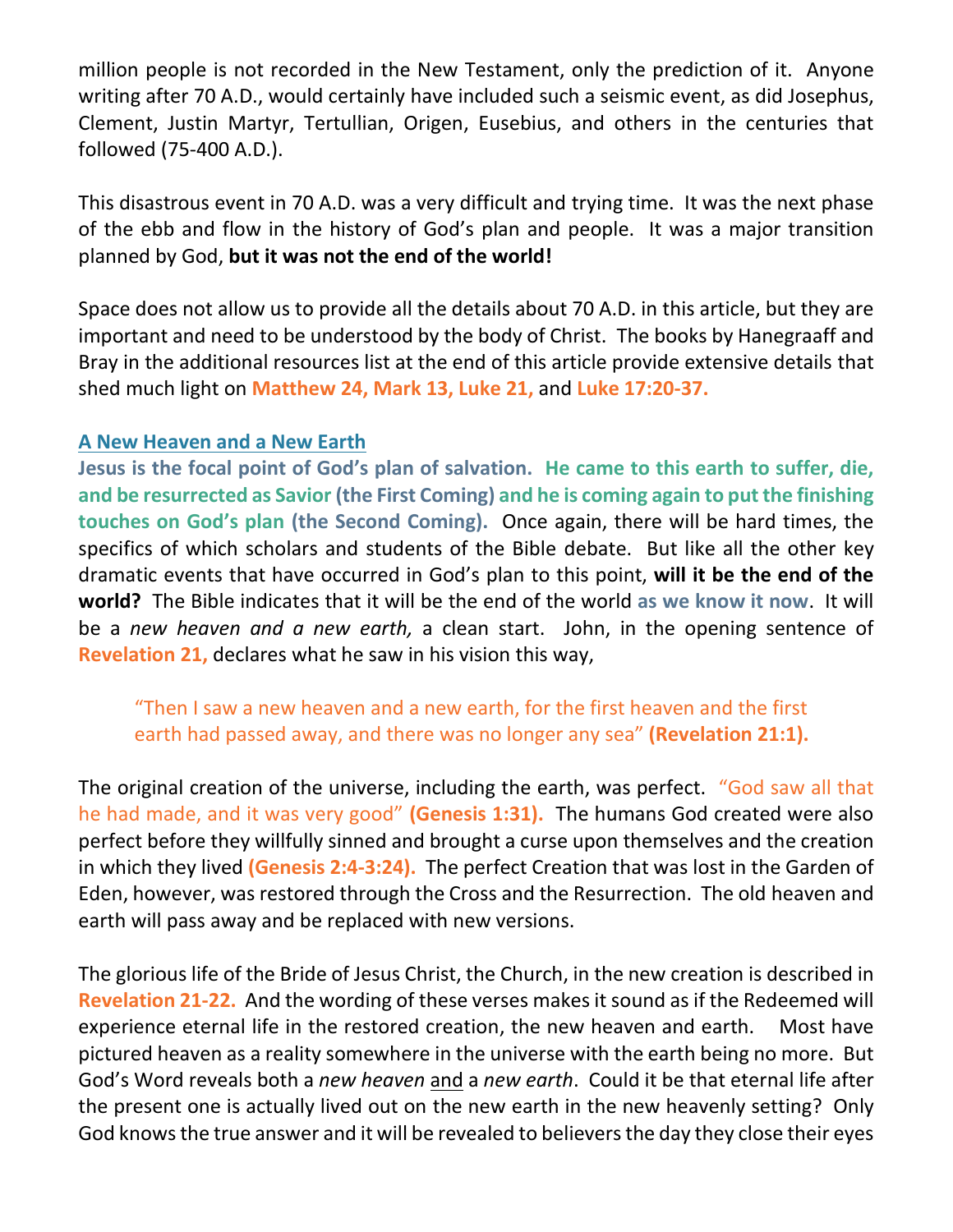on the old earth in the old heaven and step onto the new reality God has made possible. Randy Acorn wrote a very informative and challenging book entitled *Heaven*, that outlines a fresh and intriguing understanding of heaven. We commend it to you.

So, what are the biblically recorded events associated with the Second Coming of Christ and everything that lies beyond it?

### **Future Events**

There are differing interpretations in the Church about prophecy and end times events. The differences center on the following key issues:

How much Old and New Testament prophecy has already been fulfilled.

Whether God is dealing with two families of faith  $-1$ ) the original Hebrew family called the Israelites, and 2) a second family of all who have accepted Jesus Christ as Savior and Lord (the Church), or whether the end of the Jewish Age really did occur in 70 A.D. and God only has one spiritual family comprised of Jews and Gentiles as clearly declared in **Galatians 4:26-29** and **Ephesians 2:11-22.**

Whether relatively recent end times theories, like the rapture *theory* not known before 1830, have any validity and/or factor into the actual future events that will occur.

These issues have often been the source of heated debate, with different sides sometimes accusing others of gross error or apostasy. We will not debate the differences here. God will bring about all future events **in His will, in His way, and in His timing.** We should endeavor to move toward agreeing on what we have and believe in common, regardless of the specifics of *how* they play out. So, what does the future hold for the Church? The New Testament promises the following on which we can all rely:

**The Second Coming of Jesus** when God's plan of salvation will be culminated. Two important passages stating this include the words of Jesus in **John 14:1-3** and the prophetic pronouncement of the Apostle Paul in **1 Thessalonians 4:13-18.**

**Resurrection and judgment**. Every human being will be resurrected and judgment will be made by Jesus himself **(Acts 17:30-31).** Those who have true life in Christ Jesus, whose names are recorded in the Book of Life, will meet Him and be with Him forever **(1 Thessalonians 4:16-18).** Those who are not children of God, whose names are not written in the Book of Life, will be separated from the presence of God forever **(Revelation 20:11-15, 21:8).**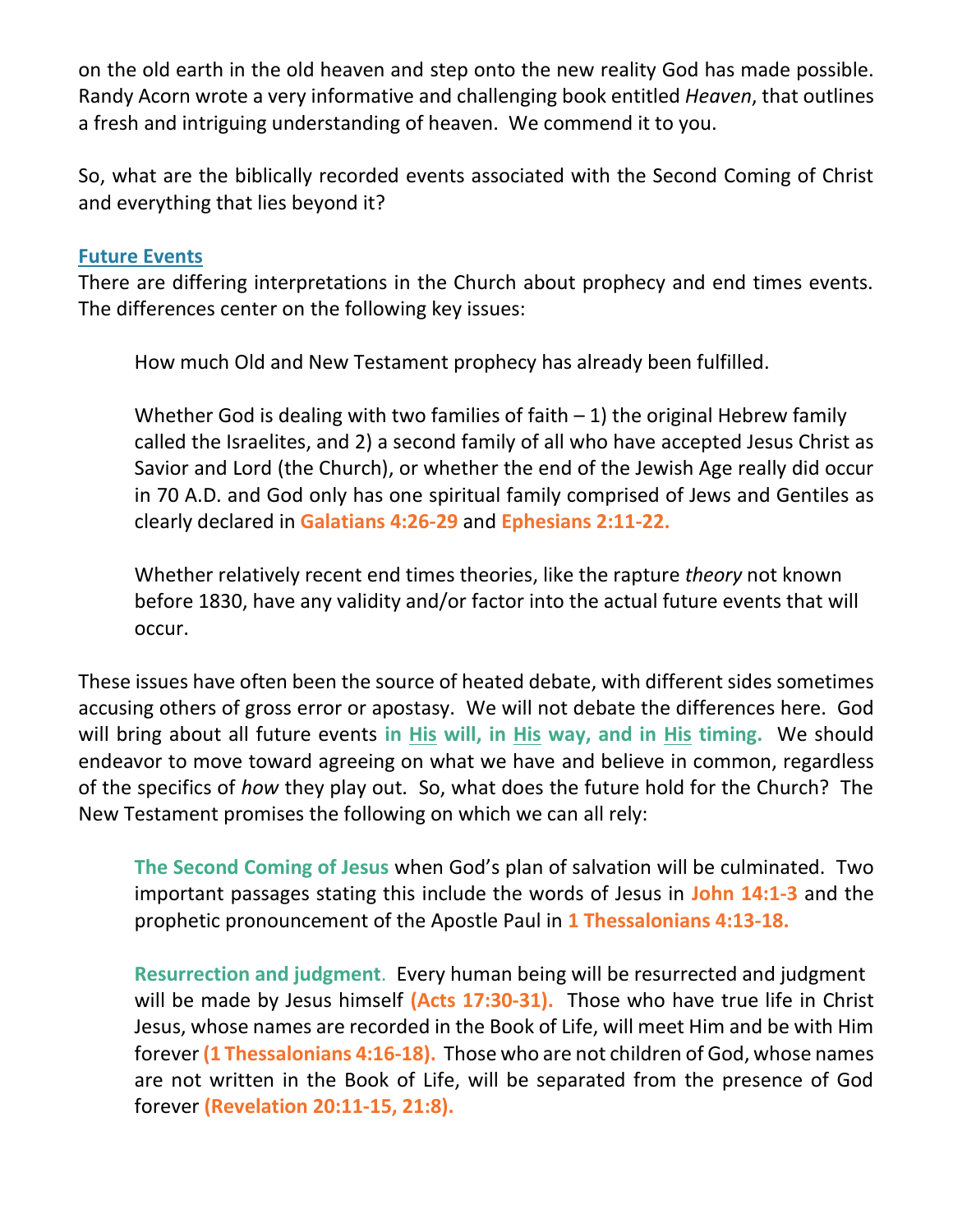**New, immortal heavenly bodies** are provided to every member of the family of God, and they will dwell with Him forever. Two passages that express the reality of this truth are **Romans 8:18-25** and **Revelation 21:1-7.**

**God's Kingdom is completed.** With every dominion, authority, and power that have opposed God defeated and judged, Jesus hands the Kingdom over to the Father **(1 Corinthians 15:24).** 

**The Bride of Jesus Christ dwells forever in the new heaven and earth.** The Bride, also called the Holy City or the New Jerusalem **(Revelation 21:2),** experiences "no more death, mourning, or crying or pain, for the old order of things has passed away" **(Revelation 21:4).** There will be total joy and ecstasy in the presence of God forever, an existence of worshipping, talking, and walking with God, of learning and experiencing the glory of the restored universe, realities that we cannot begin to fathom **(1 Corinthians 1:6-9).**

Why can't we simply let these events play out in God's timing and in God's way? They are going to happen. Let's embrace them as God brings them about.

#### **Pleasing God Versus Setting Dates**

When are all the events related to the end of our present age going to happen? We do not know. In fact, Jesus said, speaking of the end of the Jewish Age, "Heaven and earth will pass away, but my words will never pass away. **No one knows about that day or hour,** not even the angels in heaven, nor the Son, but only the Father" **(Matthew 24:35-36).** If even the angels in heaven do not know, we surely cannot determine the date. But that has not kept people from trying.

No matter what generation or millennium, many have ignored the truth Jesus spoke and guessed when they think the end will be, i.e., when the Second Coming of Christ will occur and all the transformational events that follow it. Some may have been well-intentioned. Others have tried to set dates for selfish or deceptive reasons – to increase church attendance, boost offerings, write books, or something else. Of course, they have always been wrong and some, unapologetically, have been wrong more than once. It is unwise, shameful, misleading, and unethical.

Right before his ascension into heaven, Jesus said, "It is not for you to know the times or dates the Father has set by his own authority" **(Acts 1:7).** Rather than setting dates, we should be pleasing God with devotion and commitment: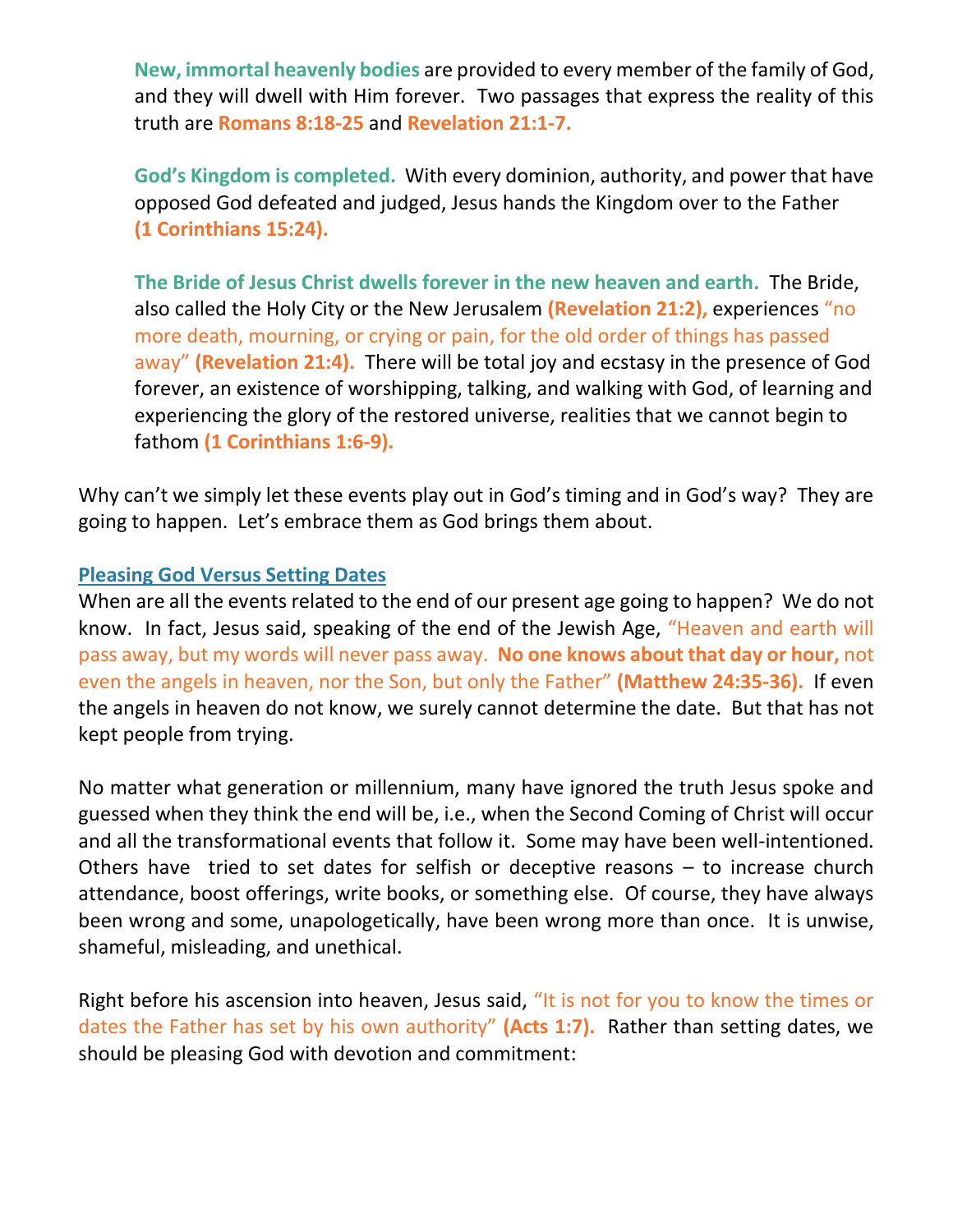Confessing with our mouths Jesus as Lord and believing in our hearts that God raised Him from the dead **(Romans 10:9-10).** This is what Jesus called being *born again* and we cannot experience the new heaven and earth without it **(John 14:6).** Make sure, above everything else, you do this and have your name inscribed in the Book of Life **(Revelation 20:11-15).**

Seeking first the kingdom and God's righteousness **(Matthew 6:33).** When we do, all the other things we want or worry about, including when the end will come, will take care of themselves.

Living by the Spirit and not fulfilling the lusts of the flesh **(Galatians 5:16).**

Witnessing and winning other souls to the Lord **(Acts 1:8).**

Encouraging one another and building each other up, something that is becoming vitally important in our present time **(1 Thessalonians 5:11).**

These things are what truly matter. These are the things that will bring true life now and forever.

## **The Waiting Game**

We are all impatient about a lot of things. We do not like to wait. But there is a reason that more than 2,000 years have passed since Jesus made the promise of His return. Read this passage carefully:

"Do not forget this one thing, dear friends: With the Lord a day is like a thousand years, and a thousand years are like a day. The Lord is not slow in keeping his promise, as some understand slowness. He is patient with you, **not wanting anyone to perish, but everyone to come to repentance" (2 Peter 3:8-9).**

Time is not an issue with God. His measurement or perspective of time is different from ours. Just like God wants you to be part of the new heaven and earth, He wants *everyone*  to come to repentance and be in His presence. He has extended the invitation to the *world* **(John 3:16).** Not everyone will accept the invitation, but many will. Until God's appointed time, we need to be patient. We need to redeem the time, making the most of every opportunity to be children of God **(Ephesians 5:15-16).** While we do this, others are being brought into the glorious future that lies ahead.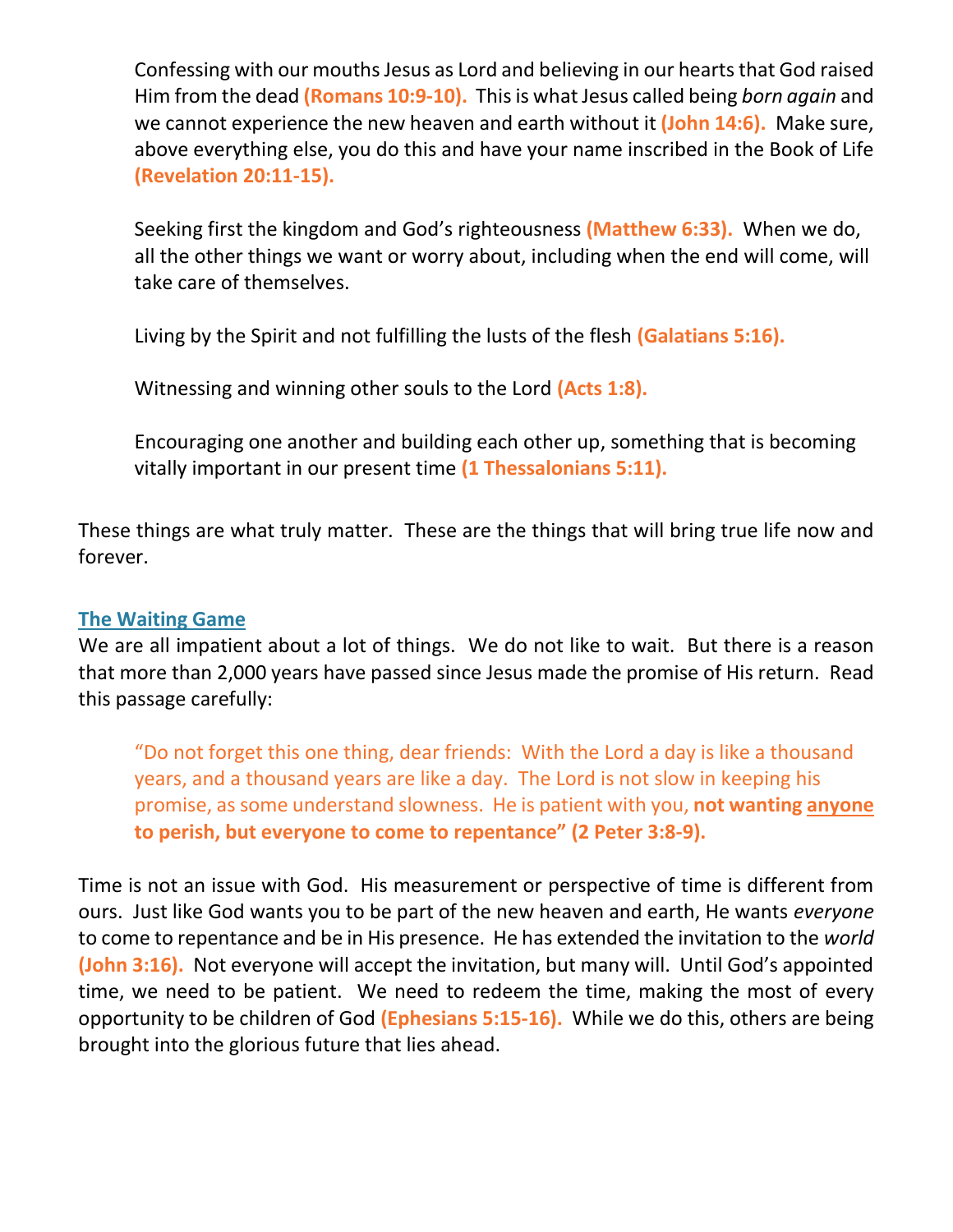## **Closing Thoughts**

Since we believe that God is loving and compassionate, and that these events will happen in His timing, do not be fearful of what lies ahead. God will faithfully shepherd and protect the Bride for whom Jesus gave His life on the Cross. Instead of fearing the future, we should be anticipating and embracing it. "Amen. Come Lord Jesus" **(Revelation 22:20).**

**\*Notes:** Many scriptural passages and other statements presented in this article have emphases added, including *italicized,* underlined, or **bold** text, as well as (parenthetical) remarks.

 With the complexity of this subject, we heartily recommend further research and study using various resources, including any or all of the following:

## **Written Works**

*The Apocalypse Code*, Hank Hanegraaff, 2007

*Matthew 24 Fulfilled*, John L. Bray, 1996

*A Case for Amillennialism: understanding the end times*, Kim Riddlebarger, 2003

*AfterLife*, Hank Hanegraaff, 2013

**\_\_\_\_\_\_\_\_\_\_\_\_\_\_\_\_\_\_\_\_\_\_\_\_\_\_**

*Heaven*, Randy Alcorn, 2004

#### **Websites**

**End Times & Last Days in the Bible - [What Does God Say Will Happen? \(crosswalk.com\)](https://www.crosswalk.com/faith/bible-study/what-does-the-bible-say-about-end-times.html)**

**[What Does The Bible Say About Date Setters That Predict The End Of The World?](https://www.whatchristianswanttoknow.com/what-does-the-bible-say-about-date-setters-that-predict-the-end-of-the-world/)  [\(whatchristianswanttoknow.com\)](https://www.whatchristianswanttoknow.com/what-does-the-bible-say-about-date-setters-that-predict-the-end-of-the-world/)**

**[5 Ways to Detect False Prophets \(ibelieve.com\)](https://www.ibelieve.com/faith/5-ways-to-detect-a-modern-false-prophet.html)**

**[BIBLE VERSES ABOUT END OF THE WORLD \(kingjamesbibleonline.org\)](https://www.kingjamesbibleonline.org/Bible-Verses-About-End-Of-The-World/)**

**End Times Bible Verses - [Scripture Quotes on the Last Days \(biblestudytools.com\)](https://www.biblestudytools.com/topical-verses/end-times-bible-verses/)**

**[10 Failed Doomsday Predictions | Britannica](https://www.britannica.com/list/10-failed-doomsday-predictions)**